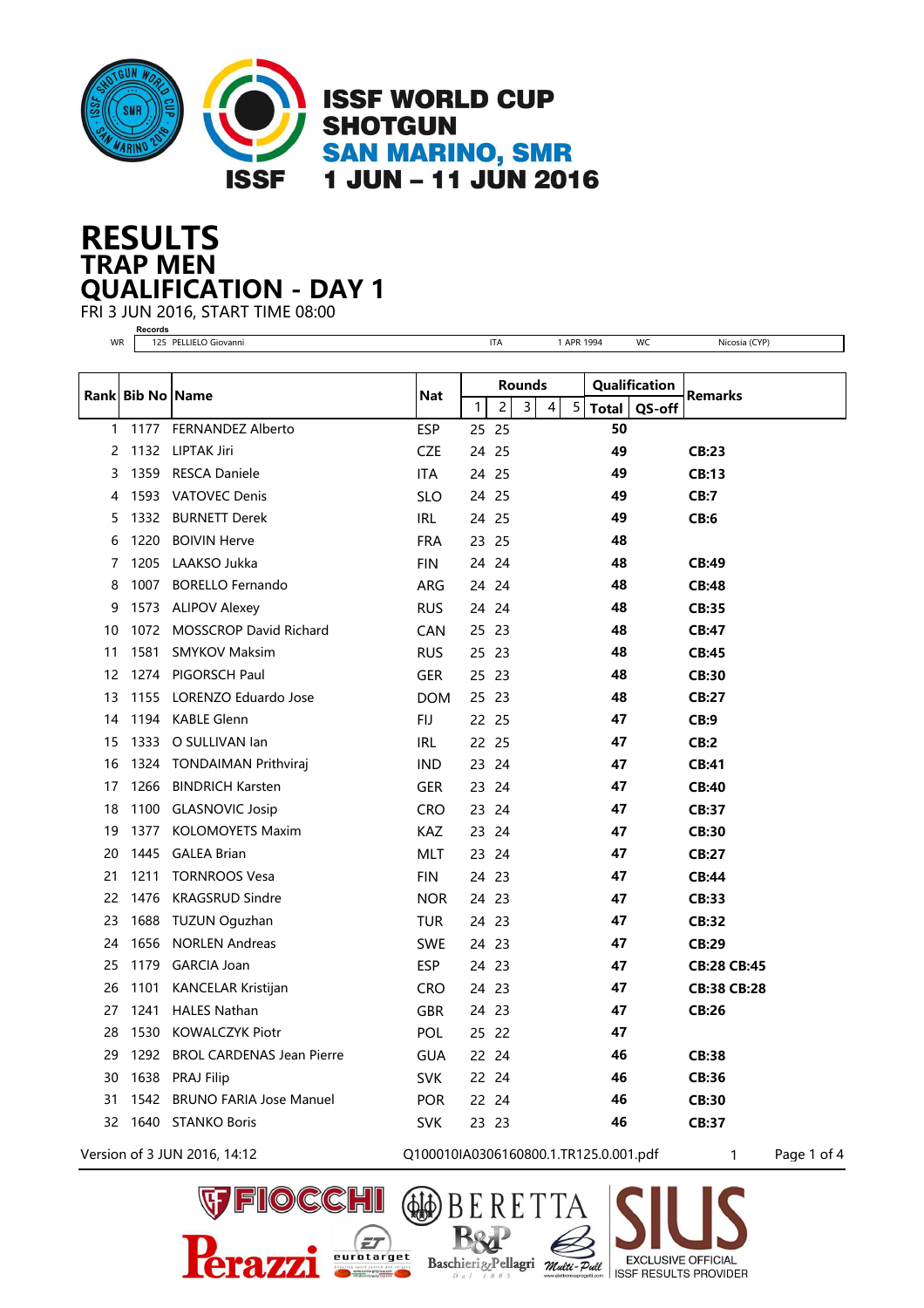|    |      | Rank Bib No Name             | <b>Nat</b>                            |              |                | <b>Rounds</b>  |   |   | Qualification |        | <b>Remarks</b>     |             |
|----|------|------------------------------|---------------------------------------|--------------|----------------|----------------|---|---|---------------|--------|--------------------|-------------|
|    |      |                              |                                       | $\mathbf{1}$ | $\overline{c}$ | $\overline{3}$ | 4 | 5 | Total         | QS-off |                    |             |
| 33 | 1357 | MIOTTO Luca                  | <b>ITA</b>                            | 23 23        |                |                |   |   | 46            |        | <b>CB:34 CB:41</b> |             |
| 34 | 1678 | TSAI Yen Chen                | <b>TPE</b>                            | 23           | 23             |                |   |   | 46            |        | CB:35 CB:34        |             |
| 35 |      | 1602 CASADEI Lorenzo         | <b>SMR</b>                            | 23           | 23             |                |   |   | 46            |        | <b>CB:33</b>       |             |
| 36 |      | 1312 CHENAI Kynan            | <b>IND</b>                            | 23 23        |                |                |   |   | 46            |        | <b>CB:32</b>       |             |
| 37 |      | 1544 SILVA Jose              | <b>POR</b>                            | 23           | 23             |                |   |   | 46            |        | <b>CB:26</b>       |             |
| 38 | 1494 | AL KHATRI Said               | OMA                                   | 24 22        |                |                |   |   | 46            |        | <b>CB:34</b>       |             |
| 39 | 1099 | CERNOGORAZ Giovanni          | <b>CRO</b>                            | 24           | 22             |                |   |   | 46            |        | <b>CB:31 CB:46</b> |             |
| 40 |      | 1444 FORMOSA Paul            | MLT                                   | 24 22        |                |                |   |   | 46            |        | CB:38 CB:31        |             |
| 41 | 1380 | MOGILEVSKIY Andrey           | <b>KAZ</b>                            | 24 22        |                |                |   |   | 46            |        | <b>CB:29</b>       |             |
| 42 | 1534 | TRZEBINSKI Jakub             | <b>POL</b>                            | 24           | 22             |                |   |   | 46            |        | <b>CB:26</b>       |             |
| 43 | 1129 | <b>BORKOVEC Jan</b>          | <b>CZE</b>                            | 25 21        |                |                |   |   | 46            |        | <b>CB:27</b>       |             |
| 44 | 1591 | <b>MACEK Bostjan</b>         | <b>SLO</b>                            | 25           | 21             |                |   |   | 46            |        | <b>CB:26</b>       |             |
| 45 | 1250 | <b>SOLE James</b>            | GBR                                   | 20 25        |                |                |   |   | 45            |        |                    |             |
| 46 | 1204 | KYYRONEN Mirka               | FIN                                   | 21 24        |                |                |   |   | 45            |        | <b>CB:47</b>       |             |
| 47 |      | 1643 VARGA Erik              | <b>SVK</b>                            | 21           | 24             |                |   |   | 45            |        | <b>CB:44</b>       |             |
| 48 | 1176 | <b>BAILON Antonio</b>        | <b>ESP</b>                            | 22 23        |                |                |   |   | 45            |        | <b>CB:33</b>       |             |
| 49 |      | 1058 VIARO Marcelo Barroso   | <b>BRA</b>                            | 22 23        |                |                |   |   | 45            |        | <b>CB:32</b>       |             |
| 50 | 1131 | <b>KOSTELECKY David</b>      | <b>CZE</b>                            | 23 22        |                |                |   |   | 45            |        | <b>CB:38</b>       |             |
| 51 | 1017 | ILES-CREVATIN Mitchell       | <b>AUS</b>                            | 23 22        |                |                |   |   | 45            |        | <b>CB:37</b>       |             |
| 52 | 1668 | <b>SRESTHAPORN Savate</b>    | THA                                   | 23           | 22             |                |   |   | 45            |        | <b>CB:32</b>       |             |
| 53 | 1541 | AZEVEDO Joao                 | <b>POR</b>                            | 23 22        |                |                |   |   | 45            |        | <b>CB:30</b>       |             |
| 54 | 1418 | SOSA Lyndon                  | <b>LUX</b>                            | 23           | 22             |                |   |   | 45            |        | <b>CB:26</b>       |             |
| 55 | 1453 | <b>MARKOVIC Jovica</b>       | MNE                                   | 24 21        |                |                |   |   | 45            |        |                    |             |
| 56 |      | 1679 YANG Kun-Pi             | <b>TPE</b>                            | 19 25        |                |                |   |   | 44            |        |                    |             |
| 57 | 1167 | MEHELBA Abdel Aziz           | EGY                                   | 20           | 24             |                |   |   | 44            |        | <b>CB:33</b>       |             |
| 58 | 1685 | <b>ILNAM Yavuz</b>           | TUR                                   | 20 24        |                |                |   |   | 44            |        | <b>CB:26</b>       |             |
| 59 | 1118 | <b>FETTAS Antonis</b>        | <b>CYP</b>                            | 21           | 23             |                |   |   | 44            |        | <b>CB:45</b>       |             |
| 60 | 1585 | <b>ZOTOV Denis</b>           | <b>RUS</b>                            | 21           | 23             |                |   |   | 44            |        | <b>CB:41</b>       |             |
| 61 | 1625 | ZIMMERMANN Hubert            | SUI                                   | 21 23        |                |                |   |   | 44            |        | CB:39              |             |
| 62 | 1529 | <b>GROCHOWSKI Jakub</b>      | <b>POL</b>                            | 21 23        |                |                |   |   | 44            |        | <b>CB:37</b>       |             |
| 63 | 1607 | SELVA Stefano                | <b>SMR</b>                            | 21 23        |                |                |   |   | 44            |        | CB:36              |             |
| 64 | 1154 | LORENZO Domingo              | <b>DOM</b>                            | 21 23        |                |                |   |   | 44            |        | <b>CB:29</b>       |             |
| 65 |      | 1594 ZNIDERCIC Matej         | <b>SLO</b>                            | 21 23        |                |                |   |   | 44            |        | <b>CB:27</b>       |             |
| 66 | 1651 | <b>GRANQVIST Niklas</b>      | <b>SWE</b>                            | 22 22        |                |                |   |   | 44            |        | <b>CB:38</b>       |             |
| 67 | 1121 | <b>MYLONAS Adonis</b>        | <b>CYP</b>                            | 22 22        |                |                |   |   | 44            |        | <b>CB:36</b>       |             |
| 68 | 1391 | ALRASHIDI Abdullah           | <b>ISP</b>                            | 22 22        |                |                |   |   | 44            |        | <b>CB:31</b>       |             |
| 69 | 1301 | <b>HEGYI Norbert</b>         | <b>HUN</b>                            | 22 22        |                |                |   |   | 44            |        | <b>CB:28</b>       |             |
| 70 | 1349 | CIPRIANI Jacopo              | ITA                                   | 22 22        |                |                |   |   | 44            |        | <b>CB:27</b>       |             |
| 71 | 1224 | <b>DESERT Antonin</b>        | <b>FRA</b>                            | 22 22        |                |                |   |   | 44            |        | CB:26 CB:31        |             |
| 72 | 1055 | <b>MENARIM Emilson</b>       | <b>BRA</b>                            | 22 22        |                |                |   |   | 44            |        | <b>CB:28</b>       |             |
| 73 | 1318 | <b>SANDHU Manavjit Singh</b> | IND                                   | 23 21        |                |                |   |   | 44            |        | <b>CB:42</b>       |             |
| 74 | 1045 | <b>MOTTET Maxime</b>         | <b>BEL</b>                            | 23 21        |                |                |   |   | 44            |        | <b>CB:41</b>       |             |
| 75 | 1047 | <b>PEETERS Yannick</b>       | BEL                                   | 24 20        |                |                |   |   | 44            |        | <b>CB:41</b>       |             |
| 76 | 1187 | <b>KULL Andres</b>           | <b>EST</b>                            | 24 20        |                |                |   |   | 44            |        | <b>CB:28</b>       |             |
| 77 | 1056 | <b>SCHMITS Roberto</b>       | <b>BRA</b>                            | 20 23        |                |                |   |   | 43            |        | <b>CB:37</b>       |             |
| 78 |      | 1434 BICOV Alexandru         | MDA                                   | 20 23        |                |                |   |   | 43            |        | <b>CB:34</b>       |             |
|    |      | Version of 3 JUN 2016, 14:12 | Q100010IA0306160800.1.TR125.0.001.pdf |              |                |                |   |   |               |        | 1                  | Page 2 of 4 |

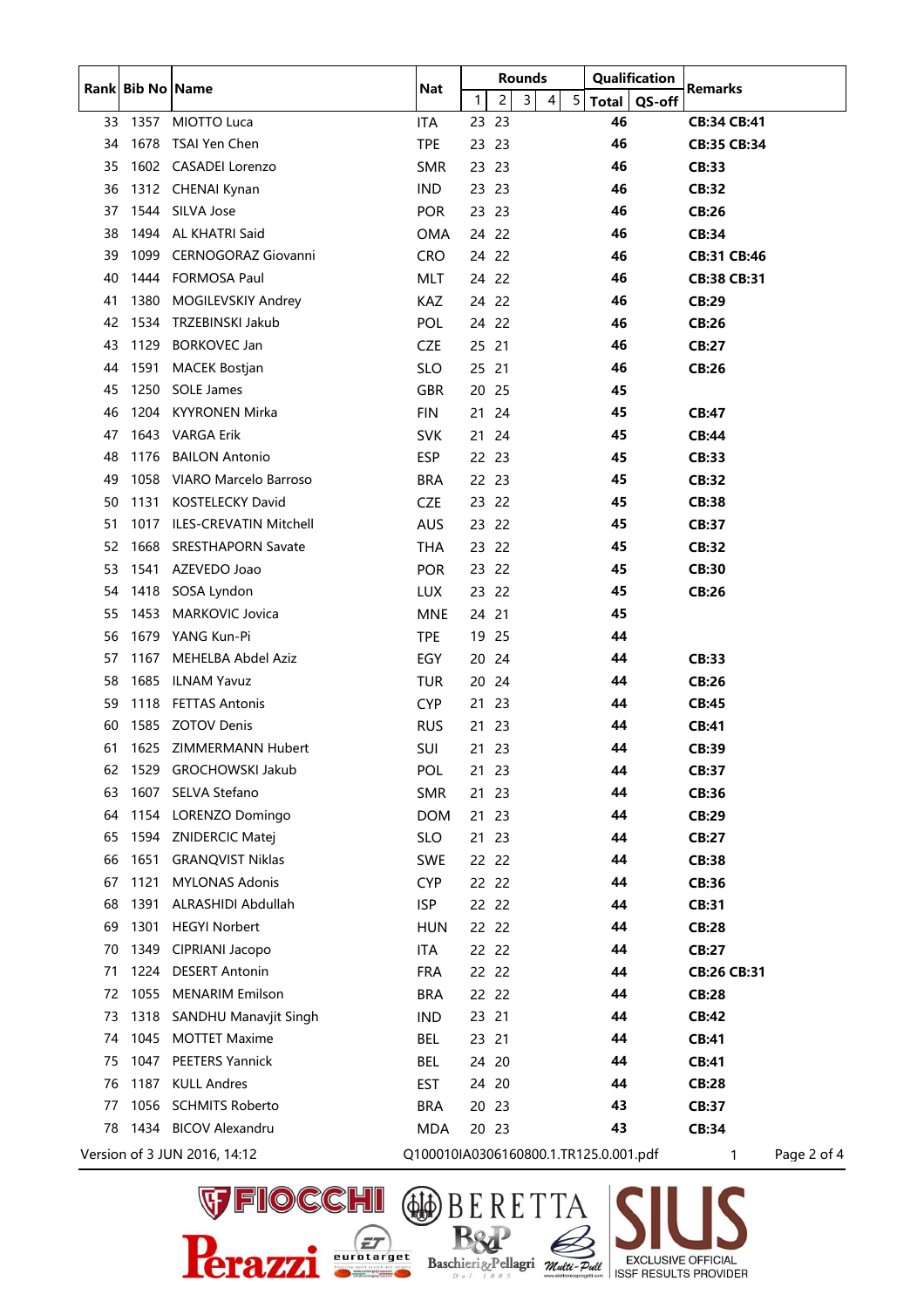|     |      | Rank Bib No Name               | <b>Nat</b> | <b>Rounds</b> |                |   |   |                 |              | Qualification | <b>Remarks</b>     |
|-----|------|--------------------------------|------------|---------------|----------------|---|---|-----------------|--------------|---------------|--------------------|
|     |      |                                |            | 1             | $\overline{c}$ | 3 | 4 | $5\phantom{.0}$ | <b>Total</b> | QS-off        |                    |
| 79  | 1246 | <b>LING Edward</b>             | <b>GBR</b> | 21            | 22             |   |   |                 | 43           |               | CB:35              |
| 80  | 1652 | <b>LEVIN-ANDERSSON Rickard</b> | <b>SWE</b> | 21            | 22             |   |   |                 | 43           |               | CB:33              |
| 81  | 1455 | <b>RAICEVIC Bozidar</b>        | <b>MNE</b> | 21            | 22             |   |   |                 | 43           |               | <b>CB:26</b>       |
| 82  | 1426 | MOUQTADIR Redouane             | <b>MAR</b> | 22 21         |                |   |   |                 | 43           |               | CB:33              |
| 83  | 1440 | <b>CARABOTT Nicky</b>          | MLT        | 22 21         |                |   |   |                 | 43           |               | <b>CB:29</b>       |
| 84  | 1454 | PERISIC Nikola                 | <b>MNE</b> | 22 21         |                |   |   |                 | 43           |               | <b>CB:28</b>       |
| 85  | 1677 | SHIH Jung Hung                 | <b>TPE</b> | 22 21         |                |   |   |                 | 43           |               | <b>CB:26</b>       |
| 86  | 1303 | ROMANO Mario Imre              | <b>HUN</b> | 23 20         |                |   |   |                 | 43           |               |                    |
| 87  | 1483 | FULLER Timothy John            | NZL        | 19 23         |                |   |   |                 | 42           |               |                    |
| 88  | 1046 | <b>MOZZANICA Giovanni</b>      | BEL        | 20            | 22             |   |   |                 | 42           |               | <b>CB:31</b>       |
| 89  | 1600 | <b>BERTI Gian Marco</b>        | <b>SMR</b> | 20            | -22            |   |   |                 | 42           |               | <b>CB:29 CB:31</b> |
| 90  | 1566 | <b>IONASCU Mihai Demis</b>     | <b>ROU</b> | 20            | 22             |   |   |                 | 42           |               | <b>CB:30</b>       |
| 91  | 1010 | ROSELLI Eduardo Osvaldo        | ARG        | 21            | 21             |   |   |                 | 42           |               |                    |
| 92  | 1417 | <b>MINY Marc</b>               | <b>LUX</b> | 22 20         |                |   |   |                 | 42           |               | <b>CB:38</b>       |
| 93  | 1031 | <b>SOLYOM Laszlo</b>           | <b>AUT</b> | 22 20         |                |   |   |                 | 42           |               | <b>CB:35 CB:32</b> |
| 94  | 1623 | <b>BIZZOZZERO Bruno</b>        | SUI        | 22 20         |                |   |   |                 | 42           |               | <b>CB:28</b>       |
| 95  | 1020 | <b>WALLACE Jack</b>            | <b>AUS</b> | 23            | -19            |   |   |                 | 42           |               |                    |
| 96  | 1166 | <b>KAMAR Ahmed</b>             | EGY        | 24 18         |                |   |   |                 | 42           |               |                    |
| 97  | 1229 | <b>TACHIN Vincent</b>          | <b>FRA</b> | 19            | -22            |   |   |                 | 41           |               |                    |
| 98  | 1029 | <b>MAGRITZER Manfred</b>       | <b>AUT</b> | 20            | 21             |   |   |                 | 41           |               |                    |
| 99  | 1376 | <b>KHASSYANOV Victor</b>       | <b>KAZ</b> | 21            | 20             |   |   |                 | 41           |               | <b>CB:36</b>       |
| 100 | 1495 | AL NASRI Saleem                | <b>OMA</b> | 21            | 20             |   |   |                 | 41           |               | <b>CB:26</b>       |
| 101 | 1686 | <b>KEBAPCI Erdinc</b>          | TUR        | 22 19         |                |   |   |                 | 41           |               |                    |
| 102 | 1264 | <b>BARTHEL Karl</b>            | <b>GER</b> | 23            | 18             |   |   |                 | 41           |               |                    |
| 103 | 1120 | <b>KOUTSOFTA Pavlos</b>        | <b>CYP</b> | 18            | 22             |   |   |                 | 40           |               |                    |
| 104 | 1615 | SMILJANIC Nemanja              | <b>SRB</b> | 19            | 21             |   |   |                 | 40           |               |                    |
| 105 | 1425 | FETTAH Abdelkrim               | <b>MAR</b> | 18            | 21             |   |   |                 | 39           |               |                    |
| 106 | 1695 | <b>ALKAABI Khaled</b>          | <b>UAE</b> | 19            | 20             |   |   |                 | 39           |               |                    |
| 107 | 1427 | RADOUANI Aziz                  | <b>MAR</b> | 20 19         |                |   |   |                 | 39           |               |                    |
| 108 |      | 1663 CHANDARAGGA Piya          | THA        | 19 19         |                |   |   |                 | 38           |               |                    |
| 109 |      | 1339 YOUSIF Barzan             | <b>IRQ</b> | 20 18         |                |   |   |                 | 38           |               |                    |
| 110 |      | 1032 STRASSER Josef            | AUT        | 21 17         |                |   |   |                 | 38           |               |                    |
| 111 | 1001 | <b>TOMAS ROCA Joan</b>         | <b>AND</b> | 17 20         |                |   |   |                 | 37           |               |                    |
| 112 |      | 1512 BOZA Francisco            | PER        | 19 18         |                |   |   |                 | 37           |               |                    |
| 113 |      | 1523 WANMA Daniel              | <b>PNG</b> | 20 17         |                |   |   |                 | 37           |               |                    |
| 114 |      | 1622 AMHERD Stefan             | SUI        | 16 20         |                |   |   |                 | 36           |               |                    |
| 115 |      | 1304 SZOLLAR Andras            | <b>HUN</b> | 21 14         |                |   |   |                 | 35           |               |                    |
| 116 | 1416 | DA SILVA LOUREIRO Fabio        | <b>LUX</b> | 16 18         |                |   |   |                 | 34           |               |                    |
| 117 | 1522 | <b>LEAHY Darcy</b>             | <b>PNG</b> | 16 17         |                |   |   |                 | 33           |               |                    |
| 118 | 1521 | <b>DONALD Angus</b>            | <b>PNG</b> | 20 12         |                |   |   |                 | 32           |               |                    |
| 119 | 1169 | MEHELBA Mohamed                | EGY        | 13 18         |                |   |   |                 | 31           |               |                    |
|     |      | 1700 BUHALIBA Abdulla          | <b>UAE</b> |               |                |   |   |                 |              |               | <b>DNS</b>         |

**VEIOCCHI**<br>Perazzi

## Version of 3 JUN 2016, 14:12<br>
Q100010IA0306160800.1.TR125.0.001.pdf 86 1 Page 3 of 4

RETTA

Baschierig-Pellagri *mutti-Putt* EXCLUSIVE OFFICIAL

 $\circledast$ 

**B&P** 

 $\boxed{\mathcal{F}}$ 

F7

**EXCLUSIVE OFFICIAL**